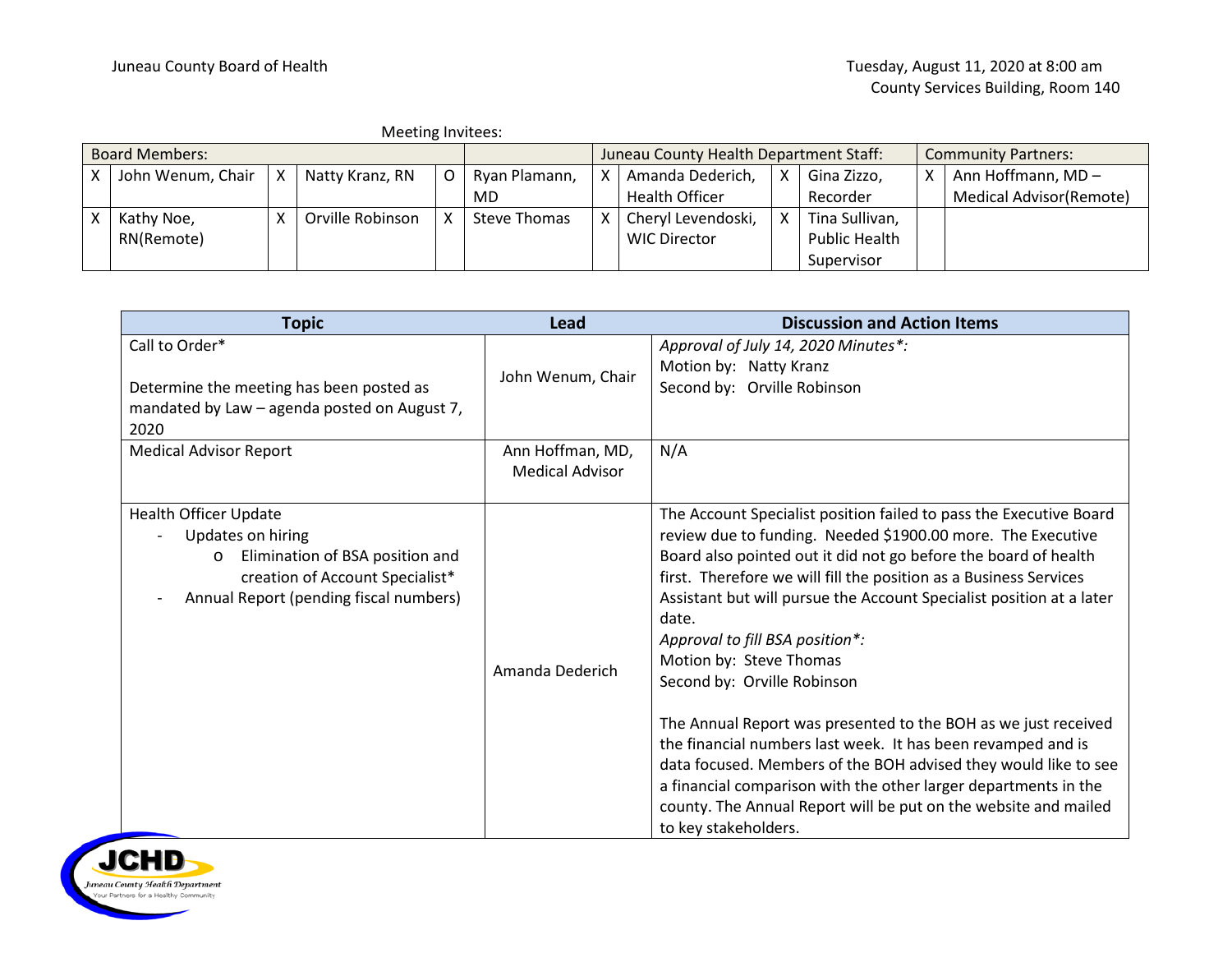|                                                                                                                                                                                                                              |                                              | Adopt the Annual Report*:                                                                                                                                                                                                                                                                                                                                                                                                                                                                                                                                                                  |  |  |  |
|------------------------------------------------------------------------------------------------------------------------------------------------------------------------------------------------------------------------------|----------------------------------------------|--------------------------------------------------------------------------------------------------------------------------------------------------------------------------------------------------------------------------------------------------------------------------------------------------------------------------------------------------------------------------------------------------------------------------------------------------------------------------------------------------------------------------------------------------------------------------------------------|--|--|--|
|                                                                                                                                                                                                                              |                                              | Motion by: Steve Thomas                                                                                                                                                                                                                                                                                                                                                                                                                                                                                                                                                                    |  |  |  |
|                                                                                                                                                                                                                              |                                              | Second by: Natty Kranz                                                                                                                                                                                                                                                                                                                                                                                                                                                                                                                                                                     |  |  |  |
| Public Health Program Update<br>Communicable Disease update (COVID)<br>Budget update<br>$\circ$<br>Testing infrastructure<br>$\circ$<br>School preparation<br>$\circ$<br>Emergency Order #1 (Mask<br>$\circ$<br>Requirement) | Tina Sullivan, Public<br><b>Health Nurse</b> | Due to COVID-19 we were able to hire two LTE's for contact<br>tracing, they are Linda Mitchel-May and Ruby Dow. The health<br>department received several pots of money, one being Routes to<br>Recovery. An assessment of use of funds is being conducted.<br>WING support of COVID-19 response efforts was extended and<br>we are looking into having testing in September. Also looking to<br>have EMS provide testing as well.<br>We have been meeting with the schools on a frequent basis and<br>are working with the schools and DPI for guidance. It is a very<br>fluid situation. |  |  |  |
|                                                                                                                                                                                                                              |                                              | Emergency Order #1(Mask Requirement) alleviated the need for<br>local action on this policy. Enforcement in the county is being<br>discussed.                                                                                                                                                                                                                                                                                                                                                                                                                                              |  |  |  |
| <b>WIC Program Updates</b><br>Plan for Transitioning Back to In-Person<br><b>WIC services</b><br>Introducing Danielle - New WIC<br><b>Breastfeeding Peer Counselor</b>                                                       | Cheryl Levendoski,<br><b>WIC Director</b>    | USDA has waived in person requirements until Sept. 30 but that<br>can be extended at any time. Beginning Oct. 1 we will start<br>seeing recertification's and new appointments. We will not use<br>the waiting room but will have families wait in their cars until<br>their appointment time and then contact the family to come<br>inside. If they do come in, only one family will be permitted<br>inside at a time. Want to have a safe, slow opening.<br>Curbside pickup for groceries using the WIC card would be<br>helpful, but is not available in WI yet.                        |  |  |  |
| <b>Public Comments</b>                                                                                                                                                                                                       |                                              |                                                                                                                                                                                                                                                                                                                                                                                                                                                                                                                                                                                            |  |  |  |
| Closed Session Pursuant to 1.85(1)(c) for Staff<br>Evaluations                                                                                                                                                               | <b>Board of Health</b>                       |                                                                                                                                                                                                                                                                                                                                                                                                                                                                                                                                                                                            |  |  |  |
| Proposed Agenda Items for September Board of<br>Health                                                                                                                                                                       |                                              |                                                                                                                                                                                                                                                                                                                                                                                                                                                                                                                                                                                            |  |  |  |